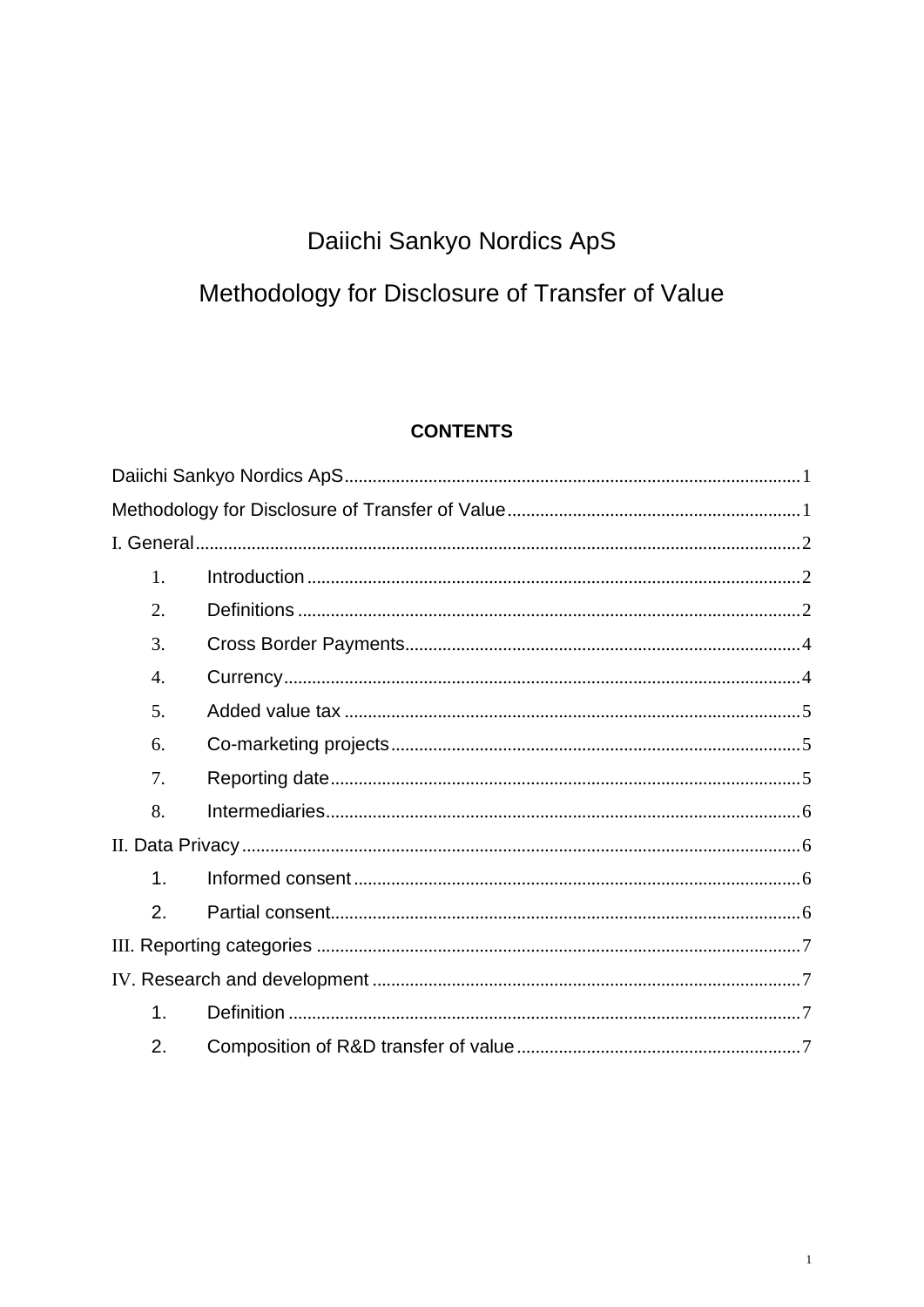## <span id="page-1-0"></span>**I. GENERAL**

#### <span id="page-1-1"></span>1. **Introduction**

Daiichi Sankyo's mission is to contribute to the enrichment of quality of life around the world through the creation of innovative pharmaceuticals and through the provision of pharmaceuticals addressing diverse medical needs. To accomplish this, Daiichi Sankyo regularly work with healthcare professionals (HCPs) and healthcare organizations (HCOs).

For example, Daiichi Sankyo may invite HCPs to speak at medical educational events or seek their advice and expertise on our services to patients and the healthcare community. Individuals and organizations may be compensated for providing these services to the industry and these payments are referred to as Transfers of Value (ToV).

The requirement to disclose ToV is part of the requirements of the European Federation of Pharmaceutical Industries and Associations (EFPIA) and the local Codes in the Nordics. The EFPIA Disclosure Code provides a common basis for reporting across Europe in relation to ToV. For more information on the EFPIA Disclosure Code please visit [https://www.efpia.eu/relationships-code/disclosure-of](https://www.efpia.eu/relationships-code/disclosure-of-payments-to-hcps/)[payments-to-hcps/.](https://www.efpia.eu/relationships-code/disclosure-of-payments-to-hcps/)

Daiichi Sankyo supports the requirements of both EFPIA and the local Codes as we truly believe it will prove our interactions can stand up to any scrutiny. The Code will have a significant impact on improving transparency in relation to the financial details of interactions between Daiichi Sankyo ApS and HCPs and HCOs, showing that these interactions are legitimate and with the purpose of improving patient outcomes. In taking this responsible step, we are ensuring the open co-operation between pharmaceutical companies and HCPs/HCOs continues for the benefit of patients.

#### <span id="page-1-2"></span>2. **Definitions**

| Term                     | <b>Definition</b>                                                                                                                                                                |
|--------------------------|----------------------------------------------------------------------------------------------------------------------------------------------------------------------------------|
| Transfer of Value (ToV). | 'Transfer of Value' (ToV) means a direct or<br>indirect Transfer of Value, whether in cash,<br>in kind or otherwise, in connection with the<br>development or sale of medicines. |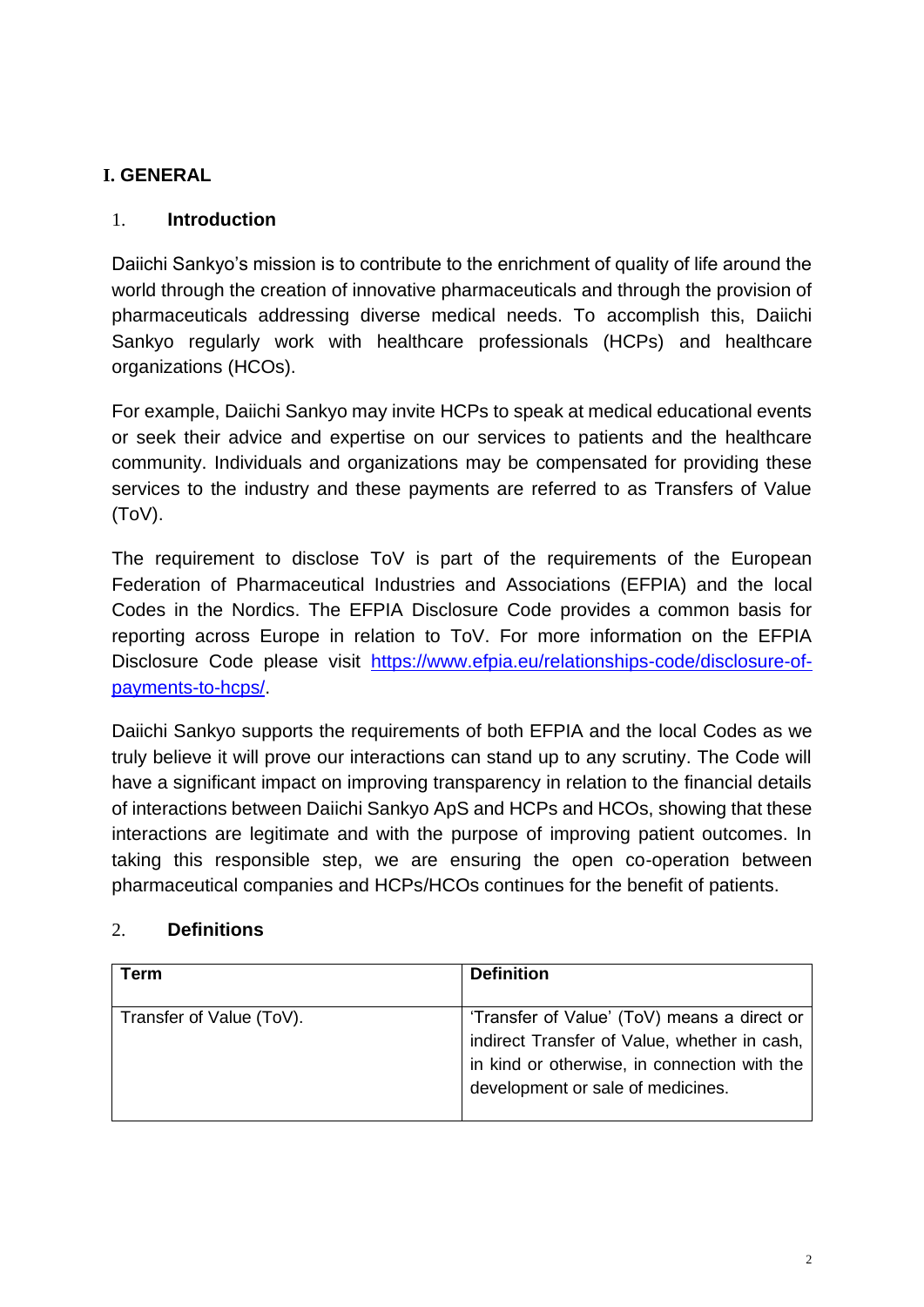|                                       | A direct Transfer of Value is one made<br>directly by a company to the recipient and for<br>the benefit of a recipient.<br>An indirect Transfer of Value is one made by<br>a third party on behalf of a<br>company for the benefit of a recipient or<br>through an intermediate and where the<br>company knows or can identify the recipient<br>that will benefit from the Transfer of Value.<br>Where<br>activities<br>of<br>non-Nordic<br>a<br>entity/affiliate results in ToV for a Nordic<br>based HCP or HCO, the TOV is required to<br>be reported by Daiichi Sankyo ApS.                                                                                                   |
|---------------------------------------|-----------------------------------------------------------------------------------------------------------------------------------------------------------------------------------------------------------------------------------------------------------------------------------------------------------------------------------------------------------------------------------------------------------------------------------------------------------------------------------------------------------------------------------------------------------------------------------------------------------------------------------------------------------------------------------|
| Health Professional (HCP).            | Health professional' includes any member of<br>the medical, dental, pharmacy or nursing<br>profession and any other person who in the<br>course of their professional activities may<br>administer,<br>prescribe,<br>purchase,<br>recommend or supply a medicine, according<br>to the local Codes in the Nordic countries.                                                                                                                                                                                                                                                                                                                                                        |
| Healthcare Organization (HCO).        | 'Healthcare organization' (HCO) means<br>either a healthcare, medical or scientific<br>association or organization such as a<br>hospital, clinic, foundation, university or<br>other teaching institution or society whose<br>business address, place of incorporation or<br>primary place of operation is in Europe or an<br>organization through which one or more<br>health professionals or other<br>relevant<br>decision makers provide services.<br>If a healthcare organization consists of only<br>one health professional or other relevant<br>decision maker, then it would be subject to<br>the requirements in the Code regarding<br>individual health professionals. |
| Research and Development Transfers of | HCOs are reportable recipients for ToV<br>purposes.<br>'Research and Development Transfers of                                                                                                                                                                                                                                                                                                                                                                                                                                                                                                                                                                                     |
| Value                                 | Value'<br>for<br>the<br>means,<br>purposes<br>of                                                                                                                                                                                                                                                                                                                                                                                                                                                                                                                                                                                                                                  |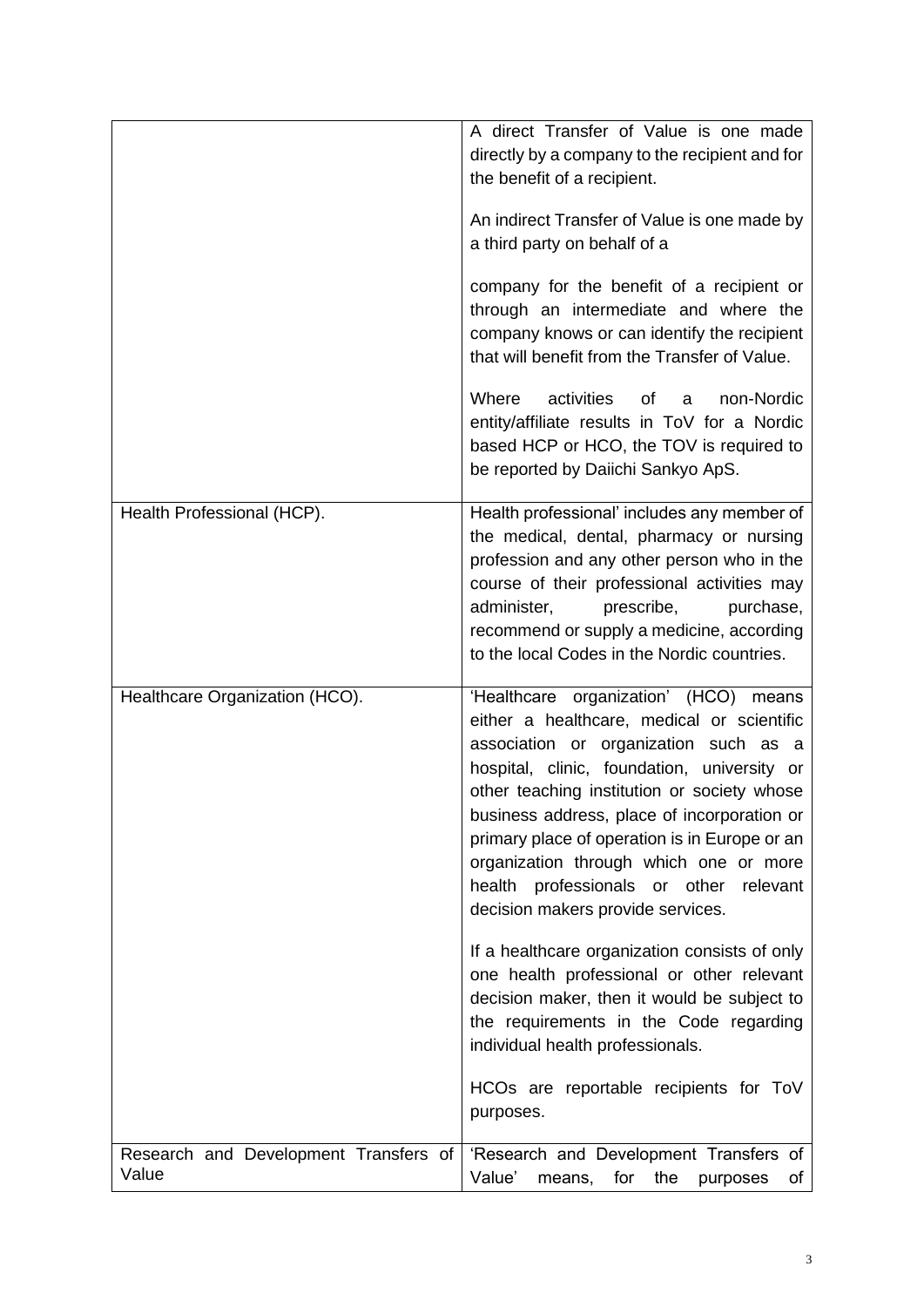|                                       | disclosure, ToV to health professionals or<br>healthcare organisations related to the<br>planning or conduct of:<br>I. Non-clinical studies (as defined in<br>the OECD Principles on<br>Good<br>Laboratory Practice)<br>II.<br>Clinical trials (as defined<br><i>in</i><br>Regulation 536/2014)<br>Non-interventional studies that are<br>III.                                                                                                                                                                                                                                                     |
|---------------------------------------|----------------------------------------------------------------------------------------------------------------------------------------------------------------------------------------------------------------------------------------------------------------------------------------------------------------------------------------------------------------------------------------------------------------------------------------------------------------------------------------------------------------------------------------------------------------------------------------------------|
|                                       | prospective in nature and that involve the<br>collection of patient data from or on behalf of<br>individual, or groups of, health professionals<br>specifically for the study.                                                                                                                                                                                                                                                                                                                                                                                                                     |
| <b>Clinical Research Organization</b> | 'Clinical Research Organizations' (CRO) are<br>service organizations that provide support to<br>pharmaceutical and<br>biotechnology<br>the<br>industries in the form of outsourced<br>pharmaceutical research services (for both<br>drugs and medical devices). CROs range<br>large, international full<br>from<br>service<br>organizations to small, niche specialty<br>groups and can offer their clients the<br>experience of moving a new drug or device<br>from its conception to regulatory marketing<br>approval without the drug sponsor having to<br>maintain a staff for these services. |

## <span id="page-3-0"></span>3. **Cross Border Payments**

All disclosures are made in the country in which the HCP practices or in which the HCO is located.

Daiichi Sankyo Nordics ApS is the affiliate of the European Headquarter of Daiichi Sankyo in Europe. As such we publish only transfer of value to HCOs and HCPs based in the Nordics (Sweden, Norway, Finland, Denmark).

#### <span id="page-3-1"></span>4. **Currency**

Where payments were made in a currency other than official currencies in the Nordics countries (Sweden, Norway, Denmark, Finland), the exchange rate will vary according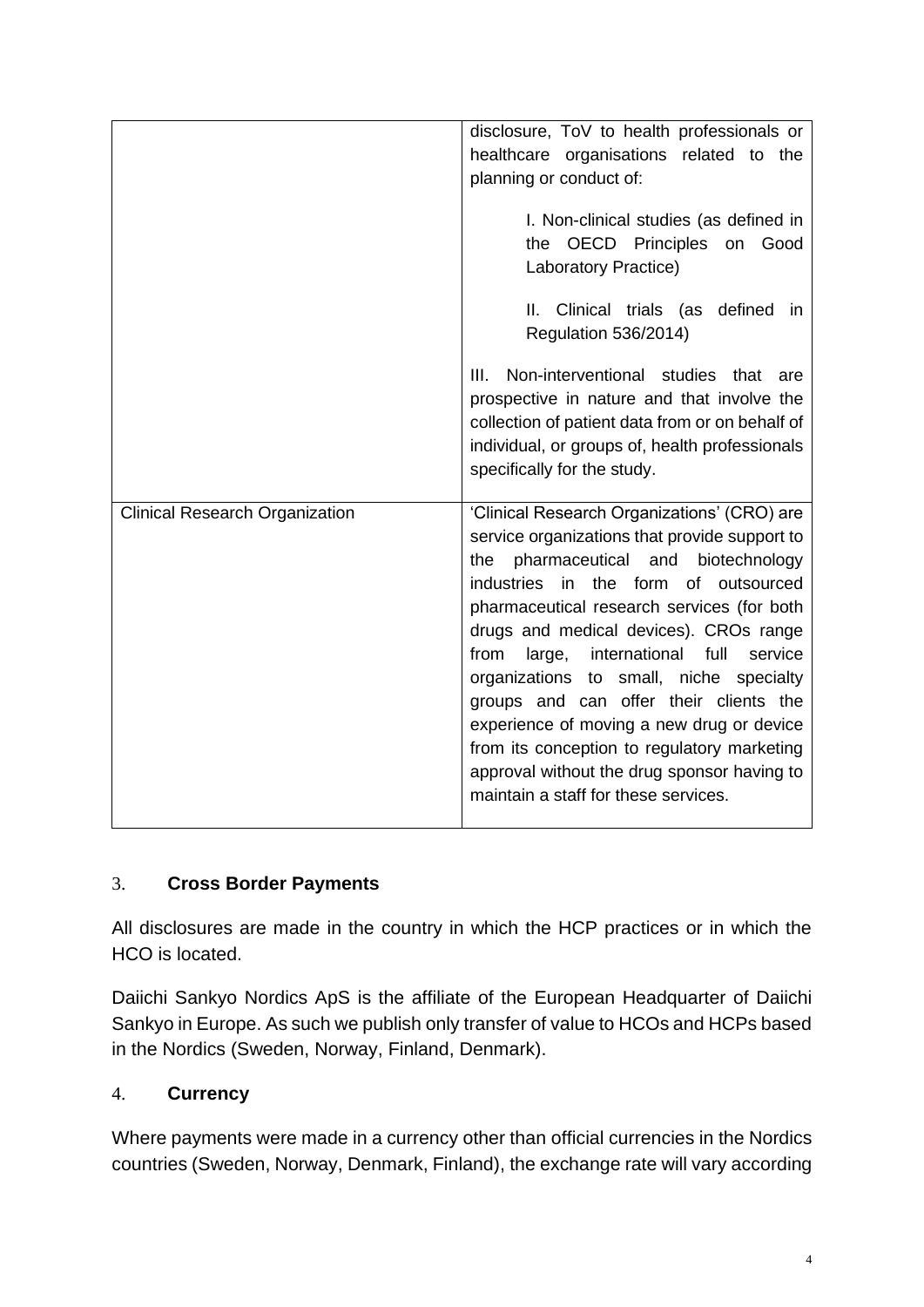to the date on which the conversion calculation was made. For general purposes, the conversion date should be regarded as the average monthly exchange rate when the event took place.

## <span id="page-4-0"></span>5. **Added value tax**

All values provided in our report are net values, i.e. do not include value added tax.

## <span id="page-4-1"></span>6. **Co-marketing projects**

Where Daiichi Sankyo jointly markets a product with another pharmaceutical company, Daiichi Sankyo will only declare those payments made directly from Daiichi Sankyo bank accounts or by Daiichi Sankyo employees and listed in the company records as part of its normal business operations. Transfers of value made by its comarketing partners will be disclosed separately by those organizations.

## <span id="page-4-2"></span>7. **Reporting date**

Daiichi Sankyo will disclose the details of the payment on the date the transfer of value to HCPs/HCOs is actually made. This may mean that some projects taking place at the end of the calendar year will be disclosed as part of the next annual reporting period because the payment may not occur until January when the invoice has been received and settled.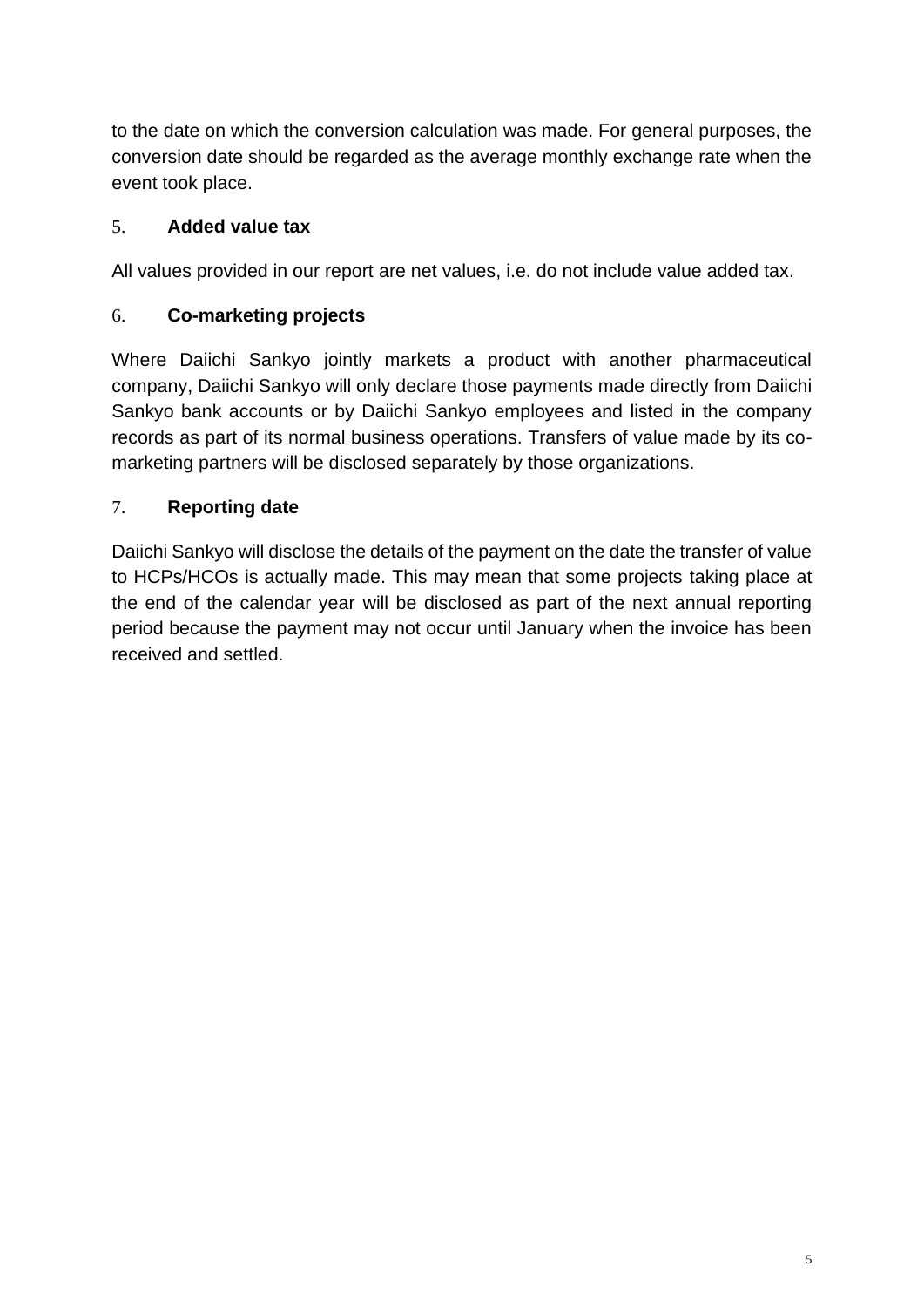#### <span id="page-5-0"></span>8. **Intermediaries**

#### 8.1 Intermediaries acting on behalf of Daiichi Sankyo

All intermediary (third parties) that represent or act on behalf of Daiichi Sankyo, are subject to written contract and are obliged to provide Daiichi Sankyo with any contribution made to HCP or HCO. If this information cannot be provided due to the nature of the contribution (e.g. market research), it is in intermediaries responsibility to disclose the costs of contributions.

### 8.2 Intermediaries acting on behalf of HCO/HCP

Where the intermediary is a professional conference organizer (PCO), Daiichi Sankyo declares the Transfers of Value in the appropriate category in the name of the sponsored HCO/HCP.

#### 8.3 Private companies and associated charities

The payment received by the contracting entity – which may be an HCP, a legal entity owned by an HCP (which is then an HCO) or an HCO – will be disclosed as a Transfer of Value made to that entity.

## <span id="page-5-1"></span>**II. DATA PRIVACY**

#### <span id="page-5-2"></span>1. **Informed consent**

Data Privacy law requires that Daiichi Sankyo obtain permission from individual HCPs prior to disclosing personal data such as individual transfers of value. Daiichi Sankyo has made every effort to secure and retain a record of the necessary permissions.

Where permission has not been obtained or where the individual HCP has refused permission, Daiichi Sankyo has declared the total spend as an aggregate figure within the relevant disclosure category.

#### <span id="page-5-3"></span>2. **Partial consent**

Where only partial permission has been granted to disclose transfer of value by an HCP, the entire transfer of value to this particular HCP is disclosed as aggregate.